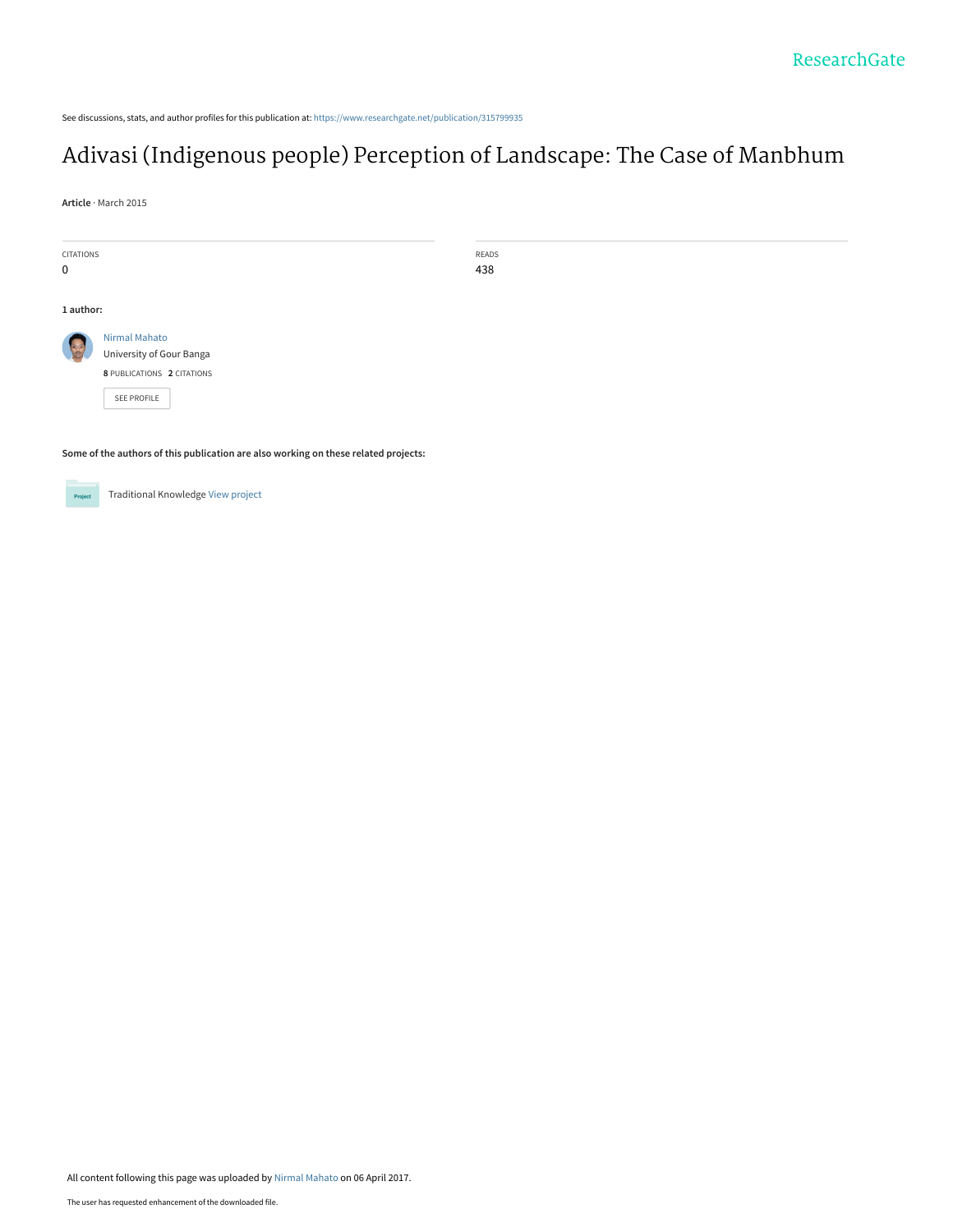*Journal of Adivasi and Indigenous Studies (JAIS)*  Vol. II, No.1, February 2015: 51–66 © 2015 JAIS, ISSN (online) 2394–5524

# **Adivasi (Indigenous people) Perception of Landscape: The Case of Manbhum**

# **Nirmal Kumar Mahato**

Patha-Bhavana, Visva-Bharati University

#### **Abstract**

This paper seeks to study the process how an Adivasi village was formed and how different sacred institutions were created in order to facilitate biological resource management. It also intends to focus on the Adivasi agency in effective landscape management that contends the romantic stereotype that they were incapable of managing resources. The essay also seeks to combat the romantic stereotype that Adivasis lived in complete harmony with nature and did not distort the nature. Though the spread of ruralisation and peasantisation among the Adivasis had serious impact on the landscape, both the forest-dependent and agriculturist Adivasis had skills to manage and reproduce natural/biological resources, based on their indigenous knowledge, socio-cultural practices and religious believes. Colonial intervention had catastrophic impact on the Adivasi landscape. With the creation of private property in land and hierarchical property structure, social solidarity and headmanship of Adivasi villages was broken down. The colonial concept of village was radically different from the Adivasi perception. Adivasi villages were transformed into revenue unit. Sacred institutions of the Adivasis faced new challenges. The essay finally argues that the post colonial policy makers as also the academicians should keep the Adivasi ideas of landscape in mind while formulating their policies and writing about them.

In colonial context, most of the landscape studies have focused on the arable parts of the landscape. The growing domain of environmental history has attempted to document 'agrarian environment' and its relation with the 'indigenous people' in colonial context. The present research deviates from this academic tradition and seeks to concentrate on the non-arable areas. In this context, this paper aims to focus on the Adivasi<sup>[1](#page-1-0)</sup> perception of landscape in the context of the non-arable parts of Manbhum<sup>[2](#page-1-1)</sup> district which was the abode of both the Adivasi agriculturists (Mundas, Oraons, Kurmis and Santals) and forest dwellers (Kherias and Birhors). The term 'landscape' is a complex concept. It can be seen as 'a socio-historical construct', as Denis Cosgrove, the geographer, argues. Cosgrove

<span id="page-1-0"></span><sup>&</sup>lt;sup>1</sup> The word 'Adivasi' means original inhabitant. For details, see an excellent study (Rycroft 2014) on assertion of Adivasis as indigenous peoples in India. Recently scholars (Rycroft 2014:1) do not italicize the word in order to normalize its use.

<span id="page-1-1"></span> $2$  Present Purulia district (West Bengal, India) is a part of erstwhile Manbhum district. The district was bordered on the north by Hazaribagh and Santhal Parganas, on the east by Burdwan, Bankura and Midnapur, on the south by Singhbhum and on the west by Ranchi and Hazaribagh. This Bengal district was formed in 1833 but it was part of Bihar and Orissa during the period of 1912-1956.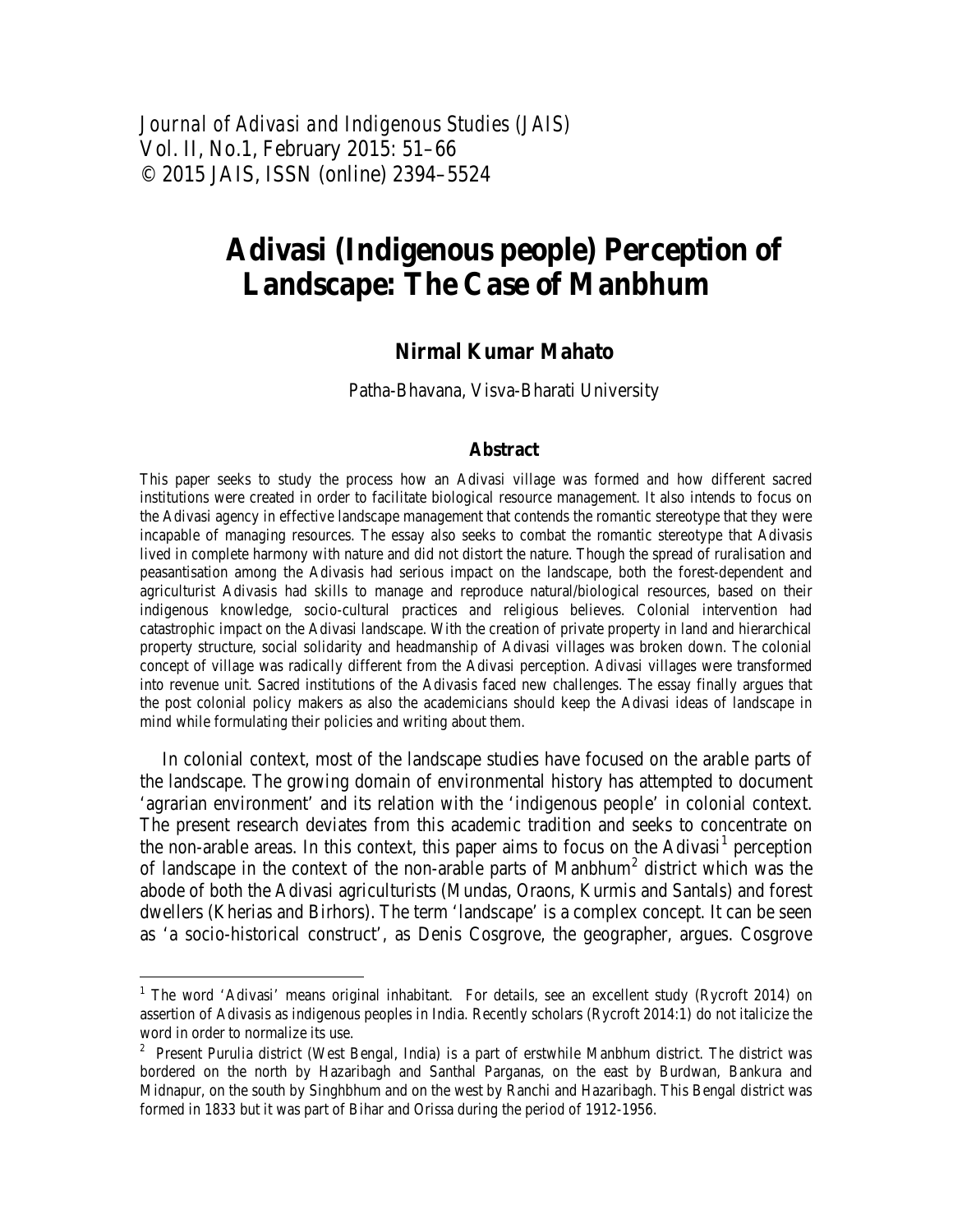and Stephen Daniels introduced the concept of visual metaphors or ways of seeing. Thus, it is a way of seeing projected into the land which has its own techniques and which articulates a particular way of constructing a relationship with nature (Cosgrove and Daniels 1988). In a similar approach, Vinita Damodaran considers landscape as 'a complex symbolic terrain for definition of Chotanagpuri identity'. She also mentions that this territorial identity was expressed by the Adivasis through stories and legends of its reclamation and reconstitution by them in better times to underline an intimate living relationship with its inhabitants. Their engagement with the forest formed a human landscape in different ways (Damodaran 2002: 87-91).

The district of Manbhum is the first step of the gradual descent from the elevated plateau of Chotanagpur proper to the plains of lower Bengal and also a part of the Ranchi pane-plain. The hills and valleys made up most part of the district (Coupland 1911:12). The natural vegetation of immediately pre-colonial and early colonial Manbhum was essentially arboreal. Actually, it was a part of the Jungle Mahals,  $3$  a land of moist tropical deciduous forests characterized by tall trees rising up to 40 meters to form the top canopy, a lower second storey of many species with some evergreens, then a mantle of shrubs entangled by a network of climbers (Bhattacharyay1985: 19). Valentine Ball's account informs that the environment was capable of sustaining many plants and animals. Moist deciduous forest of pre-colonial Manbhum supported a wide variety of herbivores and carnivores (Ball 1868: 58, 114-24). In this type of ecosystem, Soil-Plant-Atmosphere Continuum (SPAC) naturally exists<sup>[4](#page-2-1)</sup> where water moves from soil through plant to atmosphere. From terrestrial plane, aquatic domain and soil system, water then enters into the pool of vegetation. The plants transpire it into the atmosphere and water also evaporates from soil. The processes of transpiration and evaporation are collectively considered as an evapo-transpiration. Different climatological parameters of the atmosphere are regulated by the water. The micro-environment of soil is completely regulated by the vegetal type, its floristic component and canopy coverage. It creates ecological loci or niches of different soil arthropods (act as the key stone community in the soil ecosystem), annelids, nematodes, bacteria, different cryptogrammic plants, root system of higher plants and mycorrhiza (a type of fungi). Soil erosion, soil pH (acidbased property of soil), water holding capacity, soil texture etc., are controlled by the vegetation.

In this environment, the Adivasis of Manbhum developed their resource management skills. Reconstruction of environmental histories of villages will allow us to piece together the rich and complex stories about the relationship between people and nature. Every Adivasi society was/is governed by its own social organization and institutions. These institutions, linked to biological resource management, were governed by religious myth and socio-cultural belief system (Ramakrishnan 2001:114). Sometimes, it is assumed that during early ages the forest and the landscape were untouched and unmanipulated, and so the forests remained pristine. The Adivasi life, at that time, was

<span id="page-2-0"></span> $3$  It was formed in 1805. For details of its concept and administrative geography see (Sen 2013:18-23).

<span id="page-2-1"></span><sup>4</sup> Duncun D Smith's lecturer on 'Water Movement through the Soil-Plant Continuum', <http://www.plantecology.net/uploads.pdf> accessed on 04.05.2015.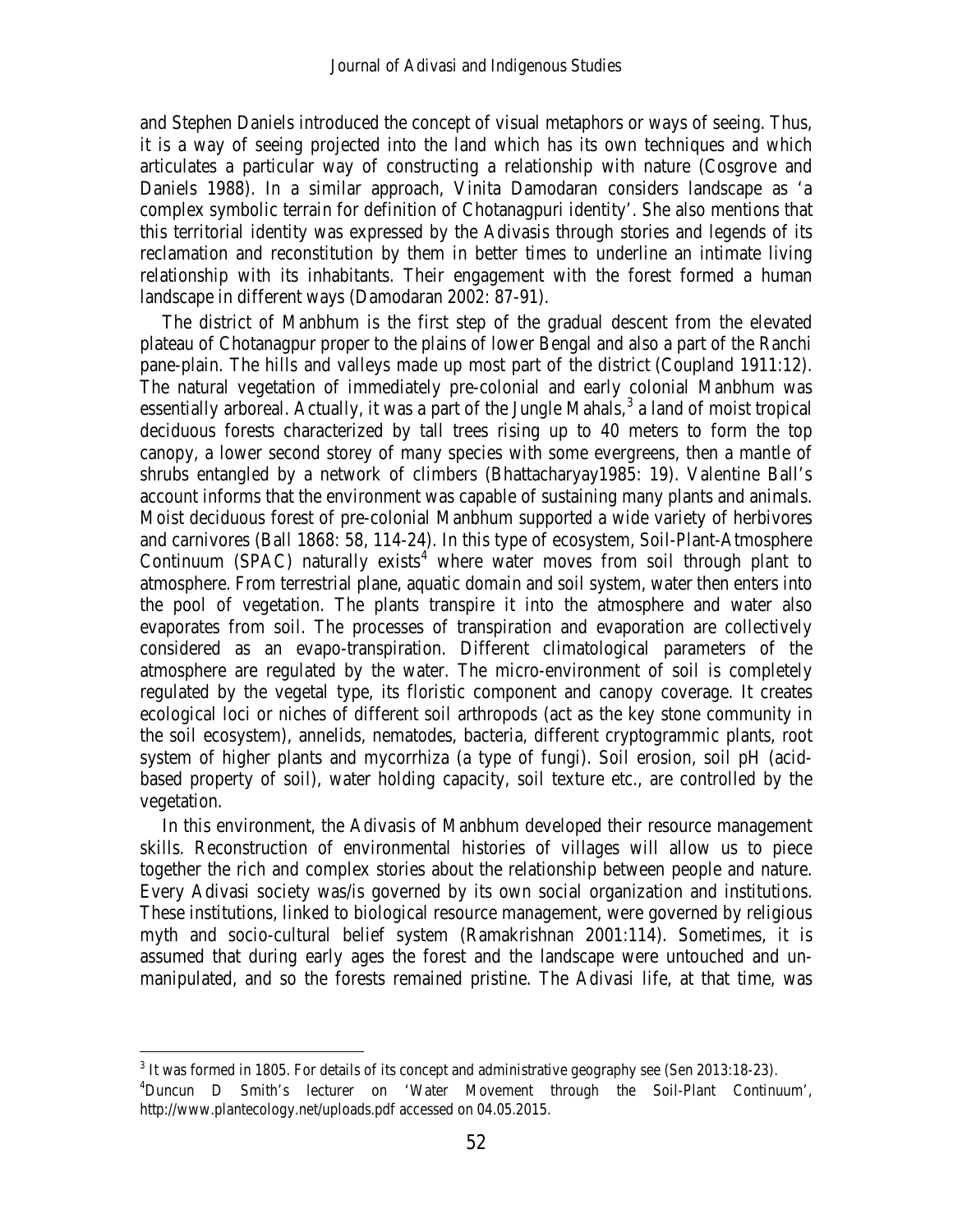intermingled with the Nature (Roy 1912:[5](#page-3-0)8).<sup>5</sup> This stereotype is however contested by recent scholarship (Damodaran:  $2006$  $2006$ : 53).<sup>6</sup> Challenging ecological romanticism, Shepard Krech comments 'Many native peoples themselves draw on a tradition of texts promulgating noble imagery that has generally had deeper roots in European selfcriticism than in indigenous realities' (Krech 2000: 216) . However, the truth is even more complicated than it appears. The Adivasis of Manbhum settled villages in the forests after clearing a forest patch adjacent to nearby water resource. Sometimes, they created some artificial water resource also within their village landscape (Roy 1915: 131; Bodding 1984:100-101).<sup>[7](#page-3-2)</sup> Thus, they did change and manipulate their surrounding landscape. However, because of low population pressure and less per capita consumption, they did not generally cause large-scale ecological damage. The rate at which they exploited their surrounding resource at local scale, could keep pace with the regeneration and restoration rate of natural and ecological process. Furthermore, each and every such local societies followed some rules and regulation which may be classified into three categories i) rules created by their ignorance, believe and faith, ii) rules created on the basis of experience of senior persons and iii) religious rules invented by the village headman and priest (*layas*). These three categories may further be divided into two types, *i.e.* a) those detrimental to nature, b) nature-friendly rules. While the second category of rules helped nature to rejuvenate due to low population pressure, the first could not cause much ecological imbalance (Bodding 1993: 161). $8$ 

#### **Method of site selection for a new village (***hatu/ ato***)**

The Munda Adivasis founded villages which were known as *khuntkatti hatu*. *Khuntkattidars* or the original settlers of villages [9](#page-3-4) enjoyed privileged status in the village. On the death of the founder of the village his eldest son generally became the headman and inherited his father's functions (Mahto 1989: 63). Everything within such village was common property of the members of the village family or Khuntkattidars.<sup>[10](#page-3-5)</sup> The idea of the ownership of land of the Mundas was 'the archaic one of joint ownership by the family or by a group of agnatic families' (Roy 1912: 60-62).

In order to understand the landscape management of the district, we should understand how a village was founded. The process began when some of them under a leader explored a suitable site within the forest. In site selection, suitability depended on whether *sal*{*Shorea robusta* Gaertn. f. (Dipterocar pacea)}*, mahua* {*Madhuca indica*, Gmelin (Combretaceae)} and other trees, crystal clear water, cultivable land and irrigation facility were available or not. Another criterion was to ascertain whether the

<span id="page-3-0"></span> $<sup>5</sup>$  (Roy1912:58) describes the jungles of Chotanagpur as 'the primeval forests abounding in live game and</sup> edible roots and fruits'.

<span id="page-3-1"></span><sup>6</sup> (Damodaran 2006:53) argues that 'representation of a remote wooded landscape' is not borne out by fact.

<span id="page-3-2"></span><sup>7</sup> (Bodding 1984) The first version of this Santali text was published in 1887 by L.O. Skrefsrud and translated with notes and additions by P.O. Bodding in1942.

<span id="page-3-3"></span> $8$  *lo bir sendra* (hunting festival) is harmful to nature.

<span id="page-3-4"></span> $9$  For a detail account of khuntkatti, see (Roy 1912: 60-62).

<span id="page-3-5"></span><sup>&</sup>lt;sup>10</sup> Circle Note of Attestation Camp No. II, Barabhum, Session -1904-1910 by Mr. Radhakanta Ghosh, Assistant Settlement Officer. P-60. Manbhum District Records (hereafter MDR).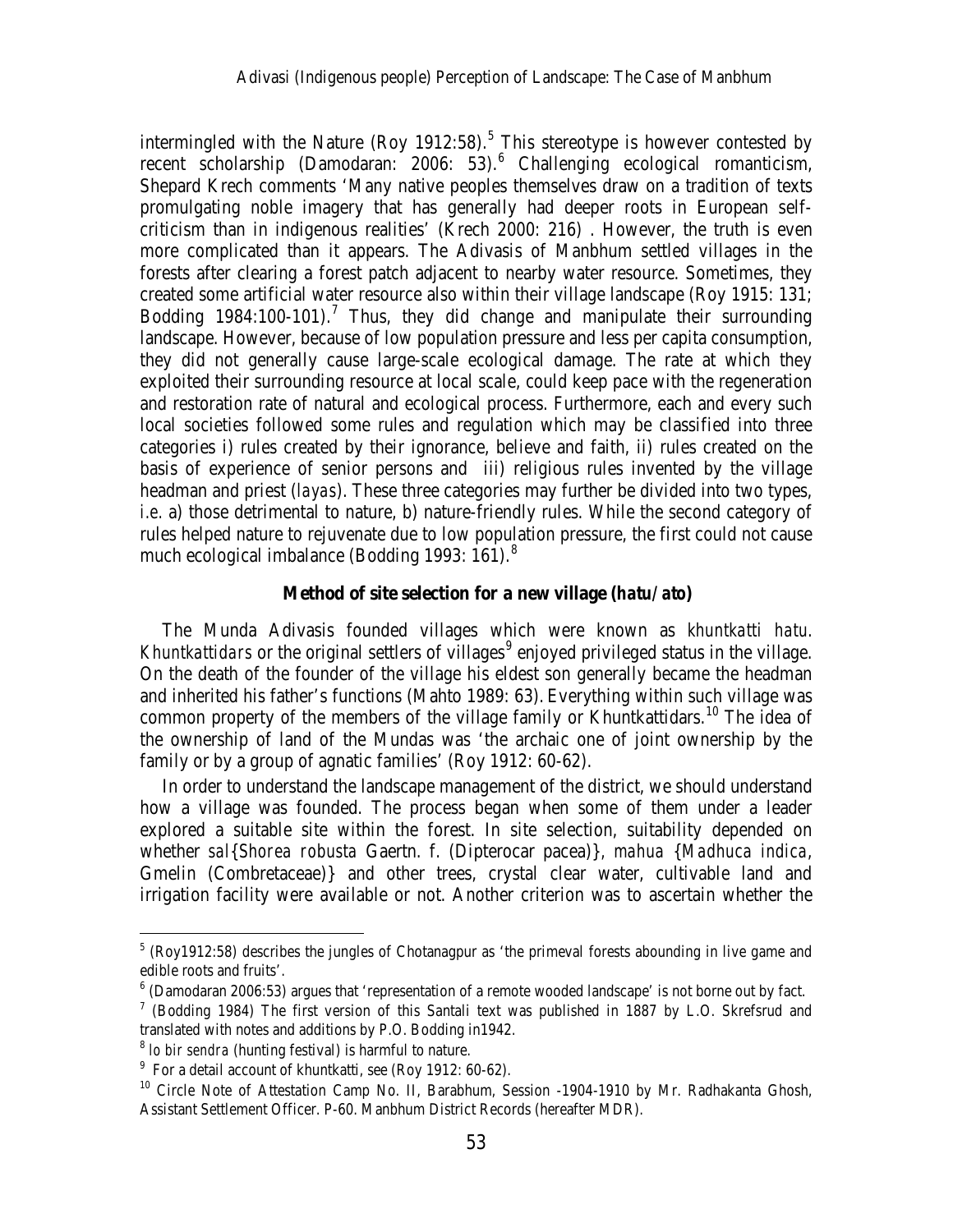balance between supernatural entities (good and evil spirits)  $11$  existed (Mahapatra 1993: 31). To determine the presence of good spirits at the selected place for village settlement one interesting test was conducted with the cock and charmed rice (Bodding 1984*:* 100-  $101$ ).<sup>[12](#page-4-1)</sup> Then, the Adivasi community cleared the jungle for the homestead fields, using the trees they had cut down for building houses while burning away the remaining timber etc. Running along the middle of the place they had chosen for the village, they kept a village street, and at the end of this they arranged a sacred grove (Bodding 1984: 16). From a Santal song, we find a clear idea of this pattern: *Okoe mae ciyalet' ho bir disam do?* / *Okoe mae doholet' ho atore paeri? Maranburu ciyalet' ho birdisom do.* / *Jaher erae doho let' ho atore paeri* (Bhowmik 2005: 17)*.* [Who had searched a deep jungle for the first time? / Who had kept crystal clear water in the village? / *Maran Buru* had searched a deep jungle. / *Jaher Era* had kept crystal clear water in the village.].

Village became their permanent habitat which they left more or less on two occasions. If an epidemic came causing the death of men and cattle, the villagers deserted the entire village and migrated to a new place to avoid misery. There was a general belief in most Adivasi societies that unmixed good or unmixed evil was not desirable either for an individual or for the community. They believed that when this balance was broken in an individual's life, there was disease and ill health, followed inexorably by death. Similarly, there was quarrel, disharmony among families and groups in the villages, and epidemics and calamities befell on the whole community when the balance was upset in society (Mahato 1995: 16). The next occasion occurred when due to rise in population; people had to shift to a new place in search of a fresh site.

#### **Soil classification and preparation of Agricultural fields**

The soil of Manbhum is mostly covered with laterite and red soil, which is mainly composed of sandy clay, hard, dry, ferruginous gravel, which has been furrowed into countless small channels by the discharge of surface drainage. However, underneath these unfriendly textures lies a rich store of good alluvial soil. The lower slopes of these uplands are used as wet rice crop field. When the hillsides were terraced for cultivation, it appears like a series of steps varying from one to five feet in height. A long narrow rice field was made when beds of streams were shored up at intervals (Gokhale1928: 37).

In order to prepare agricultural fields, the agriculturalist Adivasis classified the undulating land and also the soil. There are three categories of rice land. First type i.e., *Bahal* is the lowest. This type mostly benefits by percolation from a *bandh* (pond) which possesses the most retentive moisture. Thereafter comes *kanali*, and at the topmost, lies *baid.* There is yet another type which is known as *danga* or *tanr*. It is called *gora* when it is used for cultivation (Coupland 1911: 19*)*. The first class of *sol* or *hir (*equivalent to bahal*)* land lies in the depression between the ridges. It is good for rice cultivation as it is composed of rich alluvial soil. A narrow strip of second class low land is found in large

<span id="page-4-0"></span><sup>&</sup>lt;sup>11</sup> The Adivasis belived that there were different types of *bhuts* or spirits such as household bhut, sept bhuts, village bhuts, village *devtas*, wandering bhuts, common devtas. They considered earth both as a devta and as a bhut. The village priest deals with both the deities and spirits of the village landscape whilst the Ojha deals with all the mischievous spirits who are responsible for all kinds of sickness and some spirits who have been disregarded by people.

<span id="page-4-1"></span><sup>&</sup>lt;sup>12</sup> Similar story was collected by the author from Sri Deben Soren, Dulalgora, Neturi, October 10, 2007.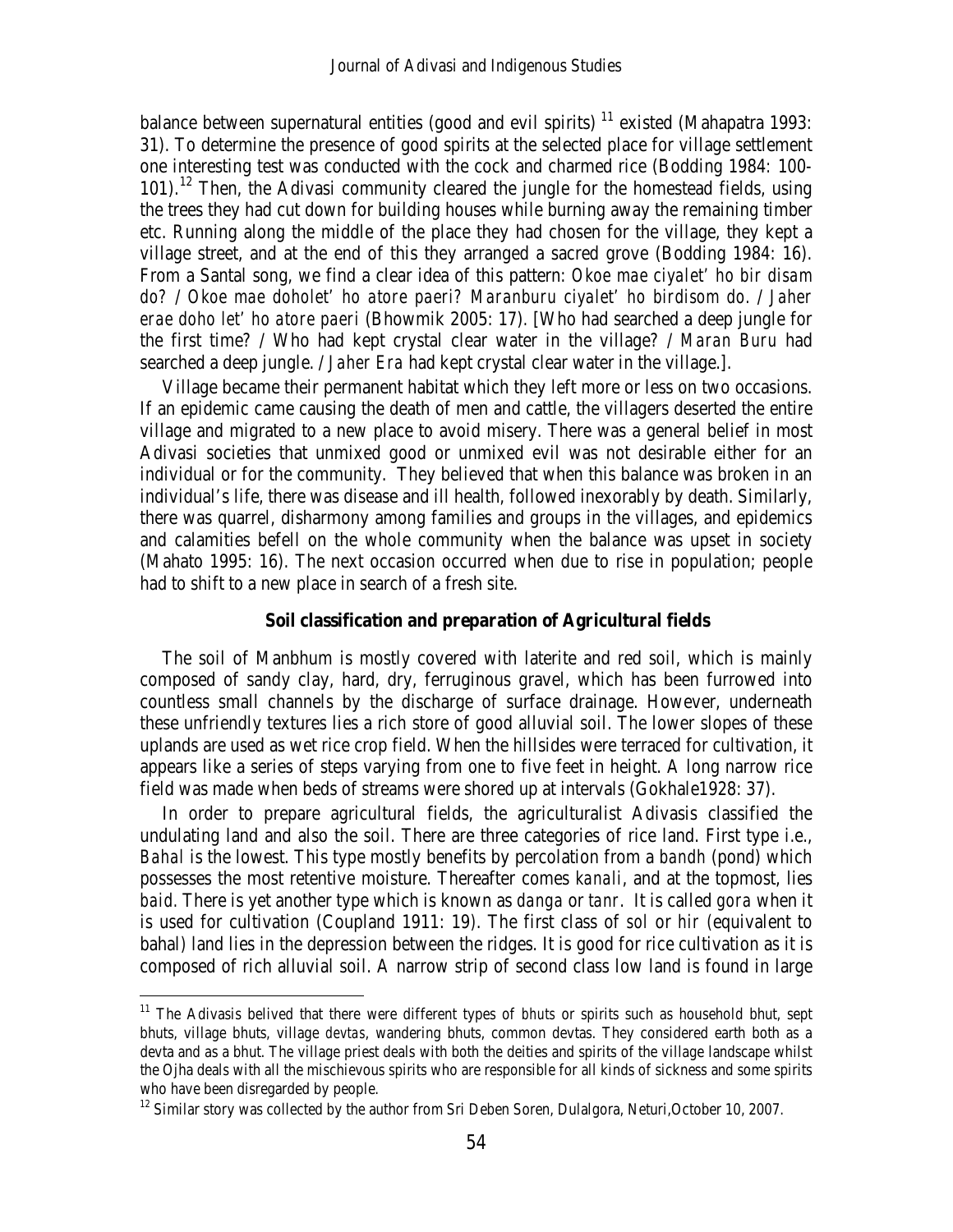stretches of terraced land often between baid and gora lands on either side of the stretch. These are a few fields of second class low land found at the higher end of gora land (Gokhale1928: 37).

Classification of land is also important for the construction of a bandh for irrigating agricultural lands. Thus, realizing the topographical position, soil texture and keenly observing the very capricious distribution of rainfall, Adivasi cultivators of Manbhum managed as well as utilized water. They made different types of bandhs to meet different purposes. Accordingly, these were classified into irrigation ponds, bathing ponds for human beings, cattle-bathing ponds and ponds for drinking water and religious ponds, etc.<sup>[13](#page-5-0)</sup> For example, the drinking water and religious ponds were given special honour and were regarded as divine mother by the Adivasis*.*

### **Investing sacredness with landscape**

After the establishment of a new village it was deemed necessary to set up different sacred institutions. We notice that these institutions maintained a broader social hierarchy. These were classified into two overlapping main categories, spatial and temporal. The spatial categories may be classified into five hierarchical categories and temporal into three categories.



<span id="page-5-0"></span><sup>&</sup>lt;sup>13</sup> Oral history collected from Sri Sristidhar Mahato, Village & Post-Jambaid, Purulia District, W.B.November 11, 2004.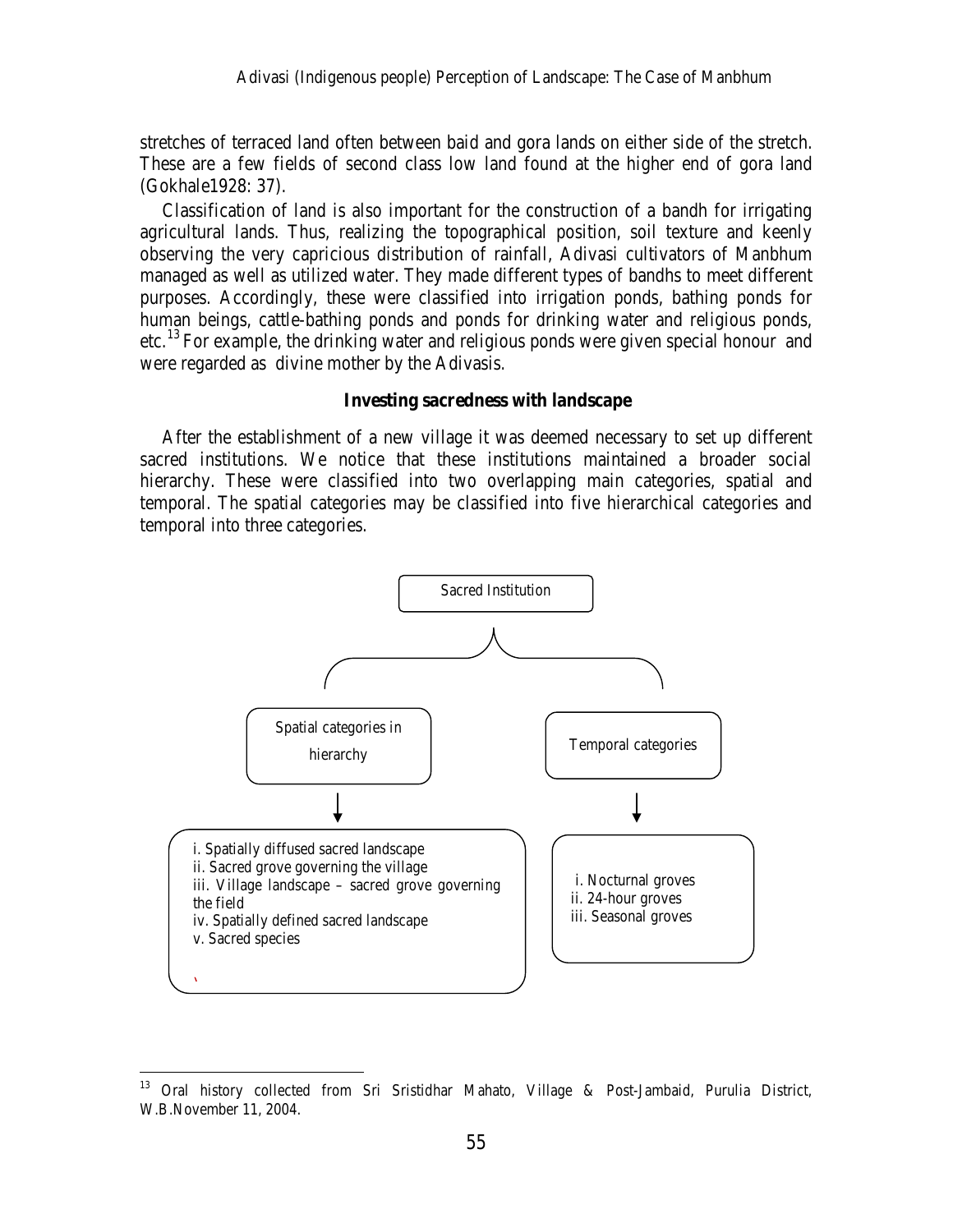Madhav Gadgil and V. D. Vartak have discussed the sacred groves of Western Ghats of India. They write, 'India still preserves many patches of forest which have been immune from human interference for centuries on grounds of religious beliefs. The nature of the cults associated with these 'sacred groves' indicates that they date from the hunting-gathering stage of the society, which lasted till circa 600 A.D. on the Western Ghats' (Gadgil and Vartak 1976: 160). P. S. Ramakrishnan observes spatial dimension and specificities of sacred institutions and conceptualizes a broader hierarchy of social institutions or sacred entities. Following the Ramakrishnan model, the present paper intends to study the spatial categories of sacred institutions in Manbhum. This study also looks at temporal categories of sacred institution which have not been discussed in earlier works.

# **Spatial Categories**

i) Spatially diffused sacred landscape, the first category, belonged to the top most layer. It had the greatest zone of influence because it governed a large scale but had least specificity. According to P.S. Ramakrishnan, least specificity denotes lower number of prescription and prohibition in terms of practiced cultural norms (Ramakrishnan 2001: 114). In this category, there was a set of interacting ecosystem. Here a human being may be viewed as an integral component of the eco-system landscape function. The identification of the zone of influence is the guiding principles in demarcating the boundary for this type of sacred landscape. It influenced not only the village people but also vast majority of people in the whole region. The Damodar River is an appropriate example of this category. As it governed the social and religious life of the people of vast region, it came to pervade its entire eco-system. Among the Santals, the river was regarded as sacred where they consigned the ashes of their dead as an important mortuary ritual. This ritual was known as *Damodar Yatra*. Telkupi, a holy place is situated in the south bank of the Damodar River in Pargana Cheliama. Here, on the last days of *chaitra*  (last month of Bengali calendar), *Baruni Mela* (a local festival) was organized by the Santals (Coupland 1911: 289)*. Babir bandh* (Kashipur Police Station, Purulia District, West Bengal) is an example of this type of landscape. Here, the Adivasis performed a ritual named *magra sinan* [14](#page-6-0) (Murmu 2002: 232-33). Babir bandh represents an ecosystem which has vastness and boundaries. As such, it becomes a diffused sacred landscape. This ecosystem has been transformed into a social entity and assigned symbolic meaning.

ii) The sacred grove governing the village, the second category in this hierarchy, had greater zone of influence because it governed the whole village. The religious belief system of the Adivasis of this region, as elsewhere, was closely associated with nature. They believed that the forests, hills and rivers were the abode of their gods and spirits. This invested sacredness to the nature. Every Adivasi village was governed by a sacred grove (*Sarna /Garam than*) which was a part of the primordial forest. According to P.S. Ramakrishnan, 'sacred groves are defined as small patches of native vegetation that are protected by traditional communities on the basis of cultural /religious beliefs' (Ramakrishnan 2001: 116). In Manbhum, every Adivasi village had the sacred grove

<span id="page-6-0"></span> <sup>14</sup> Children whose teeth rise in an even numbered month (*jora mas*) were given *magra sinan* to keep away from evil spirits.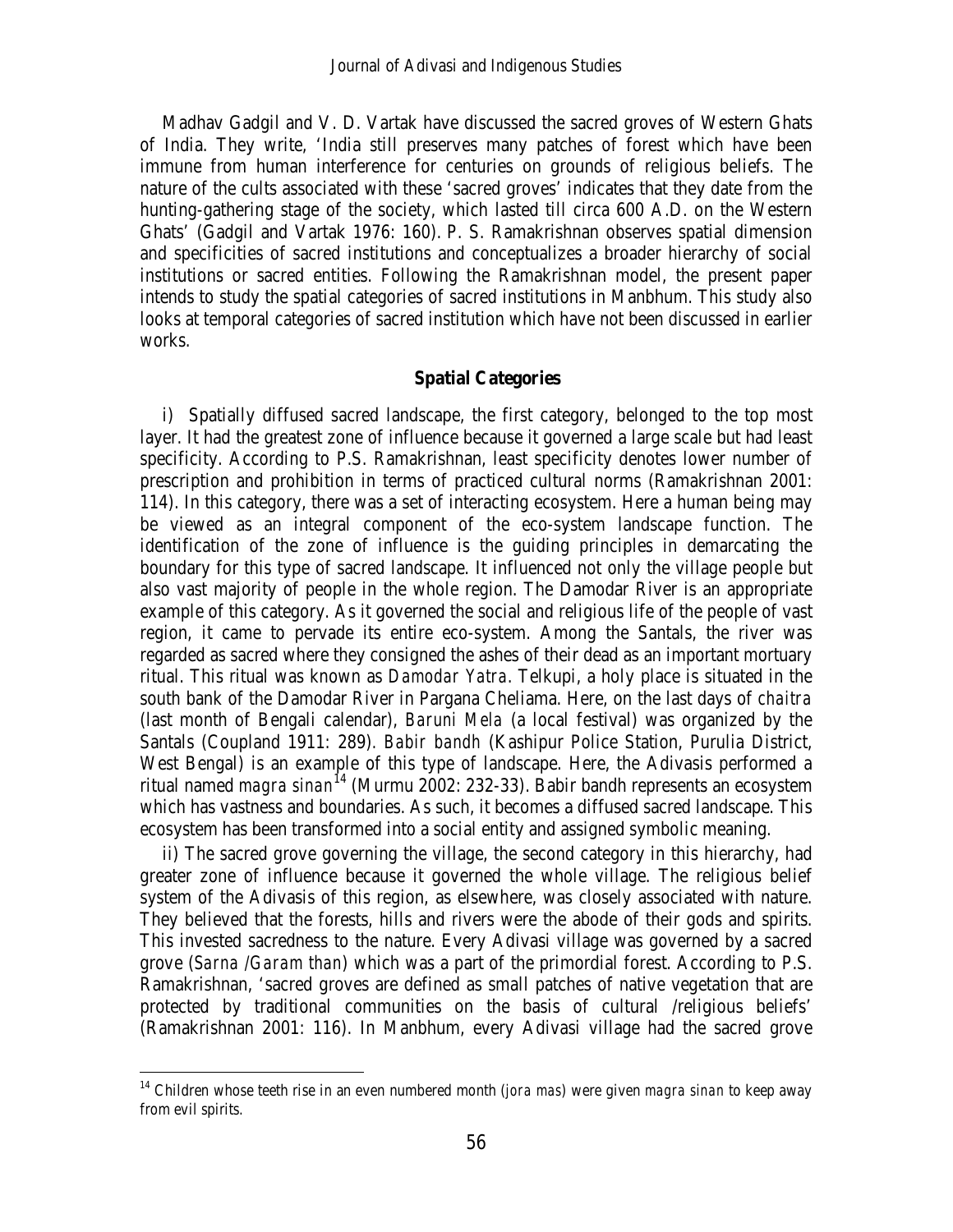being governed by the village council. Their deities were usually in the form of unshaped stone lumps, pieces of wood, abnormal trees, water bodies etc. Individuals were therefore expected to pay respect to the sacred grove. People believed that violation of the rules and regulations related to the sacred groves would cause serious illness. At the Sarna, villagers could not tell a lie. So for confession a thief or a person committing a wrong or violating the social norms was brought before the Sarna. It was not only a place of worship and performance but it also served other socio-cultural and religious purposes. Adivasis would not do anything in the field, such as construction of pond, without worshiping the God of the sacred grove (Mahato 2002: 93)*.*

iii) The third category of this hierarchy was the sacred grove governing the field. This type of sacred grove was located in a place of a specific crop field such as baid*,* bahal, tarn (upland) or kanali. As they did not interfere with the sacred grove different species were protected in the grove. Before sowing of crop, the Adivasis first made offerings to the god/goddesses residing in the field. Moreover, they did not reap their harvest before dedicating their offering to the god/goddess.<sup>[15](#page-7-0)</sup> Thus for the entire period of cultivation the agrarian work itself became sacred.

iv) The fourth category of this hierarchy was the sacred ponds, springs and mountains. Each spatially defined landscape had well defined institutional norms. In this landscape, soil, air and water were all sacred to the Adivasis and any disturbance in it was strictly restricted due to existing myth.<sup>16</sup>



A Sacred Pond with her deity, Village- Nadiha, P.S.-Hura, Dist- Purulia,W.B

<span id="page-7-0"></span><sup>&</sup>lt;sup>15</sup> From W. Dent, Jt. Commissioner of Chotanagpur and Jungle Mahals, To, Macsween Esqr. Sec to Govt., Fort William, 4<sup>th</sup> September,1833, para-4. Dent described a sacred grove of the Bhumijs.MDR.

<span id="page-7-1"></span><sup>&</sup>lt;sup>16</sup> There were *barkana duba* ponds where bride and bridegroom were drowned to death as they polluted a sacred pond on their way to bridegroom's home after marriage. Adivasis were careful about these types of ponds and this type of myth kept them away from pollution.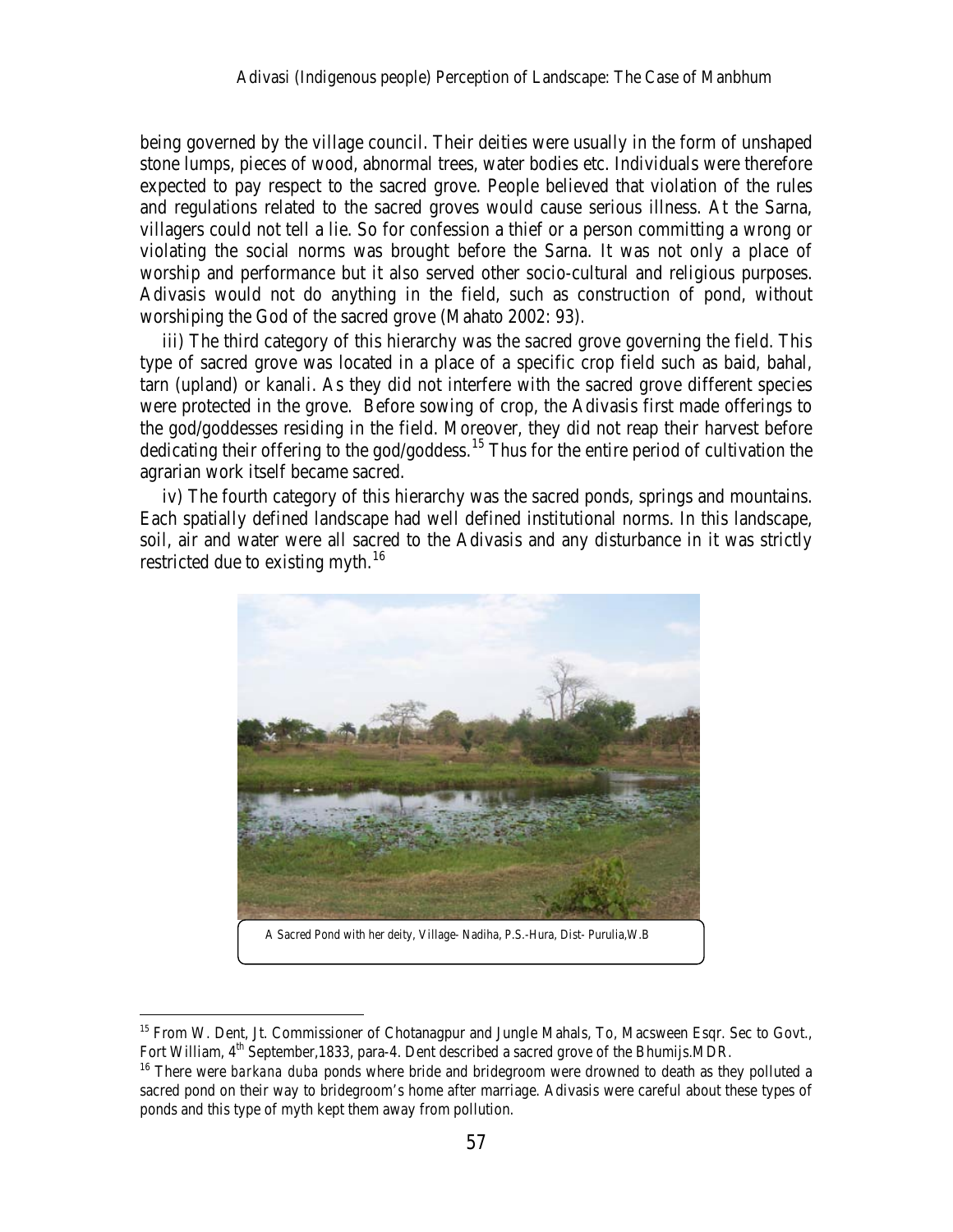In every Adivasi village, especially among agriculturalists, there were one or two separately maintained drinking and religious ponds.<sup>[17](#page-8-0)</sup> These were sanctified as divine mother by the Adivasi people. Likewise, some ponds were abandoned for various reasons (i.e., natural biological pollution or toxification of water). People believed that the ponds had become the abode of ghosts. The concept of ghost (evil spirits *bhut gorean*) is some kind of superstition linking the devils and ghosts to pollution of toxin detrimental to life. It is important to note that the non-agriculturalist Adivasis (Kherias and Birhors) did not dig ponds. They instead used springs and ascribed sacredness on them. Sacred grove of Kherias and Birhors remained in the mountain. It was functioned as a source to generate the resource. Their regular hunting fields received the supply of animals from these sacred regions. The day when the forest Dwellers would fail in the hunting they could hunt animals or collect fruits from their sacred hills. In order to collect food from the sacred place they had pray their deity.<sup>[18](#page-8-1)</sup>

v) The last category of this hierarchical organization is the concept of the sacredness of some species. Ramakrishnan rightly observes that this evolved with a mixture of conscious and unconscious decisions for their latent value. He also points out that socially and culturally valued species are often also ecologically significant keystone species (Ramakrishnan 2001: 117). The banyan tree (*Ficus bengalensis*) is an appropriate example. It produces fruits several times in a year. Different species of banyan tree produce fruits in different times. Due to constant supply of foods different animals depend on its fruits. The number of predators of fruit-eaters is depended on the number of fruit-eaters. Banyan tree, therefore, were and are worshiped as a sacred object by many Adivasis. Totem species of the Adivasis were also regarded as sacred species. So they imposed some restrictions to prevent any harm being inflicted on them.

# **Temporal categories**

Adivasi village was both a social and cultural construct. In their perception nature became a cultural space as it influenced their all aspects of life. According to the Adivasi belief, the entire ecosystem was regarded as a nocturnal sacred grove. They further believed that as the entire flora and fauna slept during night, so people should not disturb them. However, certain species were considered as sacred throughout the day. According to the Adivasi belief, the entire ecosystem was regarded as a nocturnal sacred grove (first category). They further believed that all the flora and fauna sleep during night, so people should not disturb them. However, certain species were considered as sacred throughout the day (second category). The third temporal category, the seasonal grove is similar to the third hierarchical category (Village landscape – sacred grove governing the field) of the spatial categories. Kurmi, Bhumij and Munda rested their *tangies* (a tool to cut the branches of tree) on the advent of spring. This ritual is known as *Tangi-Tanga*. They kept away from cutting and injuring tender branches and twigs during the period from onset of spring to the *Sahrul* or *Baha parab* (flowering festival). This is a kind of seasonal

<span id="page-8-0"></span><sup>&</sup>lt;sup>17</sup> Oral history collected from Sri Sristidhar Mahato, Village& Post-Jambaid, Purulia District, W. B.<br>Interview: November 11, 2004.

<span id="page-8-1"></span><sup>&</sup>lt;sup>18</sup> Oral history collected from Sri Kalipada Savar, an Savar old man of Sidhatar village, Post- Kuda, Purulia District, W.B. Interview: September, 09, 2006.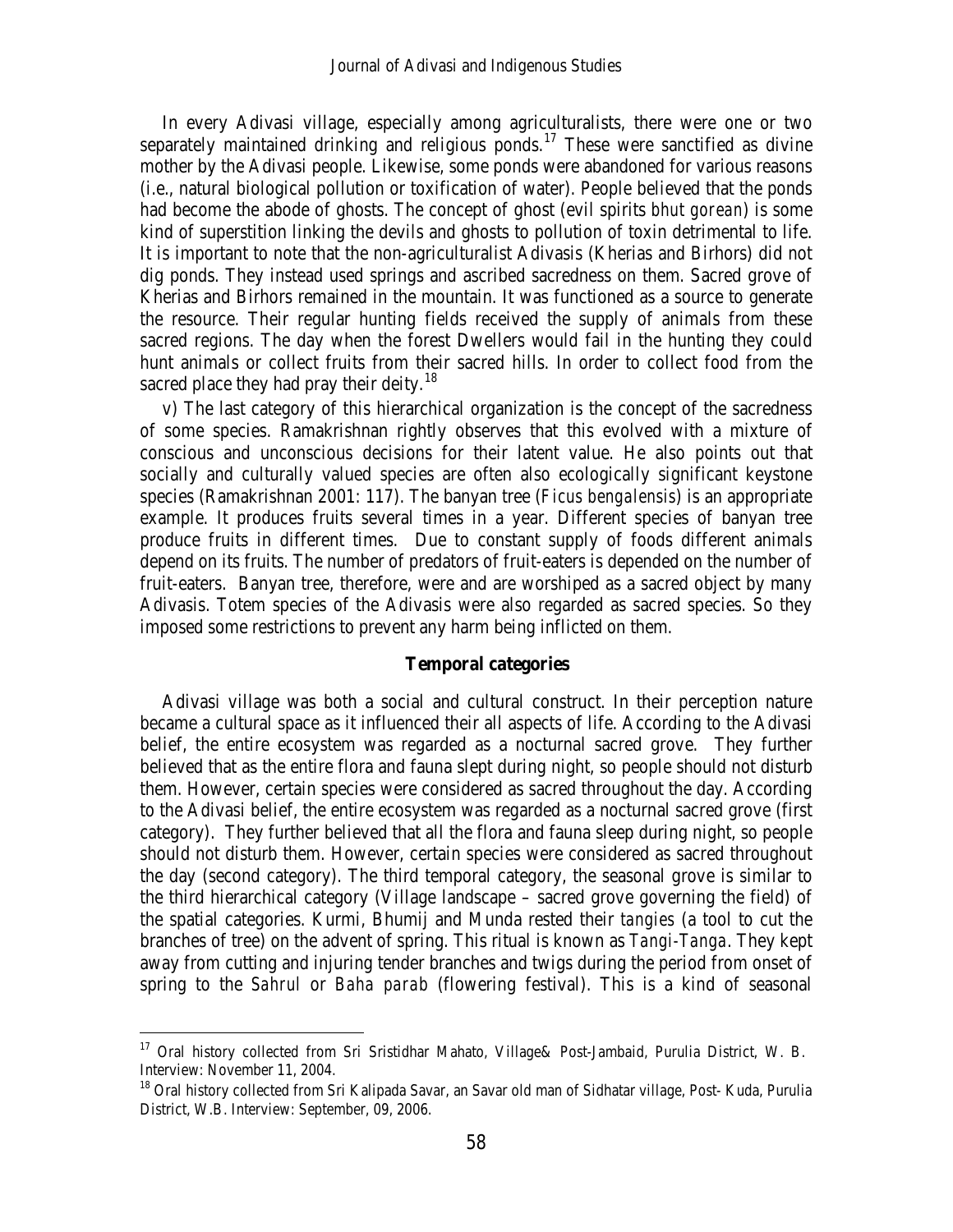observance where the trees in groves were regarded as sacred and their living entity manifested in branches and twigs (Mahato 2007: 11).

### **Colonial Intervention**

The discourse of scientific forestry was totally different from the Adivasi perception of landscape. This has been considered as 'a mechanistic science where nature, the human body, and animals could be described, repaired and control – as could the parts of a machine, by separate human mind acting according to rational laws'(Damodaran 2005: 118). The debate of scientific forestry was embedded within the scientific world view which is described by Carolyn Merchant as the 'world as dead and inert, manipulability from outside and exploitable for profit … living animate nature died … increasingly capital and the market assumed the organic attributes of growth … nature, women and wage labourers were set on a path as human resources for the modern world system.' She observed that the mechanistic worldview is a product of the scientific revolution of the seventeenth century (Merchant 1992: 41-60). In view of this domination over nature it was inherent in the market economy's use of the both as resources. This domination became a natural trend in colonial Chotanagpur. In the interest of production and profit, the colonial rulers sought to dominate forest, mineral and water resources. That is why, on the one hand, there occurred large-scale deforestation in order to expand agricultural land, and on the other, forests were protected to promote other interests of colonial rulers. Thus the scientific forestry has recently been described as a 'masculine discourse' (Damodaran 2002.b: 142-44). This process of domination dangerously threatened the life pattern of the Adivasis and as a result dreadful ecological hazards appeared.

Paul Sutter has made an observation on the South Asian forest historiography. According to him it 'has been concentrated more on the social consequences than the ecological consequences (to the extent that they can be separated) of that change' (Sutter 2003: 4). Similarly, Mahesh Rangarajan has pointed out that 'one crucial aspect of historical change often neglected, is the ecological part of the story: when, why and how particular human intervention led to major transformation in the natural world' (Rangarajan 1996: 8).

Furthermore, the colonial rulers considered the land and natural resources as state property as it primarily satisfied their revenue needs. However, colonial environmental agendas were often marked by internal conflicts because there were no clear cut policies. In order to maintain ecological balance and continuous supply of timber, conservation measures were taken after the 1860s. But due to Adivasi revolts the colonial environmental policies could not remain uniform. Moreover, both the colonial government and the Adivasis sought to follow a shared environmental ideology (Sen 2011: 208).

From the late 18th century onwards, colonial intervention initiated a process of transformation in Manbhum, which led to major ecological degradation. Due to the growing demand of the railway system, which required immense quantities of logs of sal (Shorea robusta Gaertn. f. [Dipterocar pacea]) to make sleepers for the railway, pressure was placed on the forest of Jungle Mahals (Profenburger 1999: 135). The opening of the main line of the Bengal Nagpur Railway through Kharagpur and Jhargram (1898) had a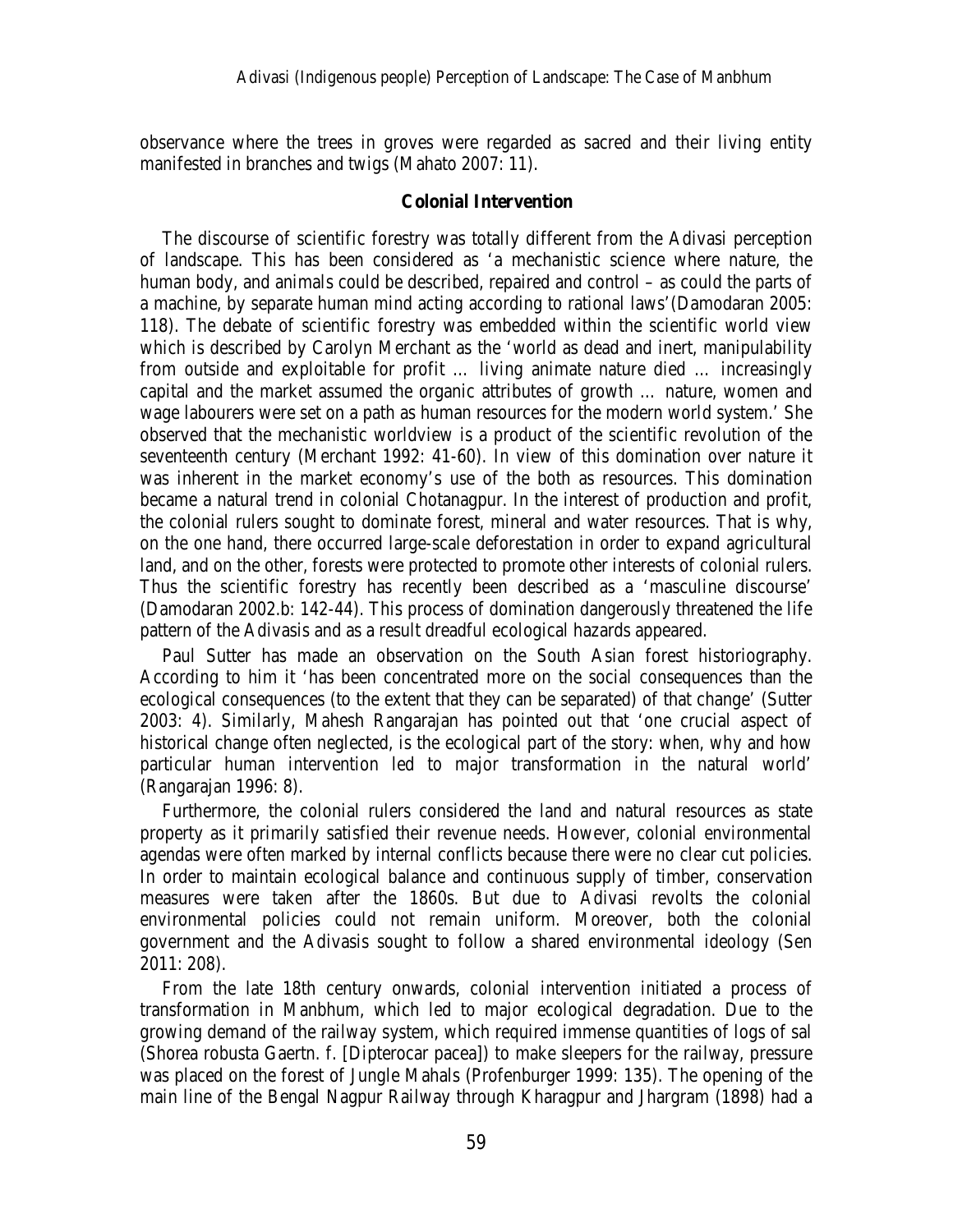profound impact on the forests of the region. Deforestation was carried out by two groups of peoples: a) the *zamindar* (landowner) by recruiting indigenous people on different forms of contract, notably *nayabadi* (new tillage) and *junglebary* (land tenure)<sup>[19](#page-10-0)</sup> and b) the colonial rulers by employing European companies, such as the Midnapur Zamindari Company, to collect wood. From 1883 onward, the Midnapur Zamindari Company took on a lease of forest land from the zamindars and sold the timber for shipbuilding and the production of railway sleepers.<sup>[20](#page-10-1)</sup>

During the latter part of the 18th and throughout the 19th century, the first priority of the colonial government was the expansion of agriculture and encouragement of cultivation. In a letter dated 17 January 1768, Edward Baber addressed John Shore as follows: 'There is very little land cultivated in the whole extent and a disproportionate part of it capable of cultivation; the soil is very rocky, the country mountainous and overspread with thick woods which render it in many places impassable' (Samaddar 1998: 46). In the 1880s, W.W. Hunter noted that a large portion of the waste land was cultivable and was being cleared continually to be cultivated under three types of tenures: nayabadi, *ahrat* (embankment), and *jalsasan* or water supply (Hunter1887: 320-21). The land revenue policy of the British was to colonise land aggressively for agriculture and commodity production  $21$  'at the expense of forest tracts and to exterminate all wild and dangerous game' (Damodaran 2005: 118). H. Coupland mentions the practice of paying of 'rewards… for the destruction of three tigers and seventy-nine leopards' (Coupland 1911: 2).

In pursuance of the above objectives, the British rulers embarked on the policy of promoting private land ownership and commercialization of forests. The Tenancy Act of 1885 and Rent Act of 1859 attempted to transform the established agrarian structure. The Tenancy Act clarified the tenure holder's right who had got it from another tenure holder or proprietor. Secondly, they adopted the policy of encouraging artificial irrigation. The colonial rulers used existing bandhs and encouraged the digging of new ones to increase the area under irrigation.<sup>[22](#page-10-3)</sup> To quote a recent study: 'In many areas the natural limits of arable expansion had been reached, especially the more open parts of southern and eastern Manbhum and in the Jharia coalfields'.<sup>[23](#page-10-4)</sup> The opening of coal mines, in particular, brought agricultural expansion to an 'abrupt end'. The demand for land increased with growing population pressure. Restrictions were imposed on customary concessions. Junglebary leases replaced nayabadi ones (Mahapartra 1991: 24).

<span id="page-10-0"></span> $19$  A junglebari tenure was a lease of a specific area of land at a fixed rent. This lease was given to a tenant in consideration of the grantee clearing jungle and bringing the land into a productive state. For jungleburi*,*  see (Hunter1887: 332).

<span id="page-10-1"></span><sup>&</sup>lt;sup>20</sup> Circle Note of Attestation Camp No. II, Barabhum, Session -1904-1910 by Mr. Radhakanta Ghosh, Assistant Settlement Officer, p. 51. MDR.

<span id="page-10-2"></span><sup>&</sup>lt;sup>21</sup> See (Thirumali 2006: 249). Thirumali has shown in his article that 'through the agricultural conquest and cultural superimpositions during colonial period the Adivasi hamlets were attached with the revenue villages'.

<span id="page-10-3"></span> $22$  (Pati 2006: 175-176) has rightly pointed out that 'some of the complexities related to the agrarian intervention, the production process and the social stratification that emerged are not discussed for constraints of spaces'.

<span id="page-10-4"></span><sup>&</sup>lt;sup>23</sup> (Mahapartra 1991: 22) in his fine grown study has shown the interrelationship between class structure, class conflict and rate of surplus extraction in Chotanagpur division during colonial period.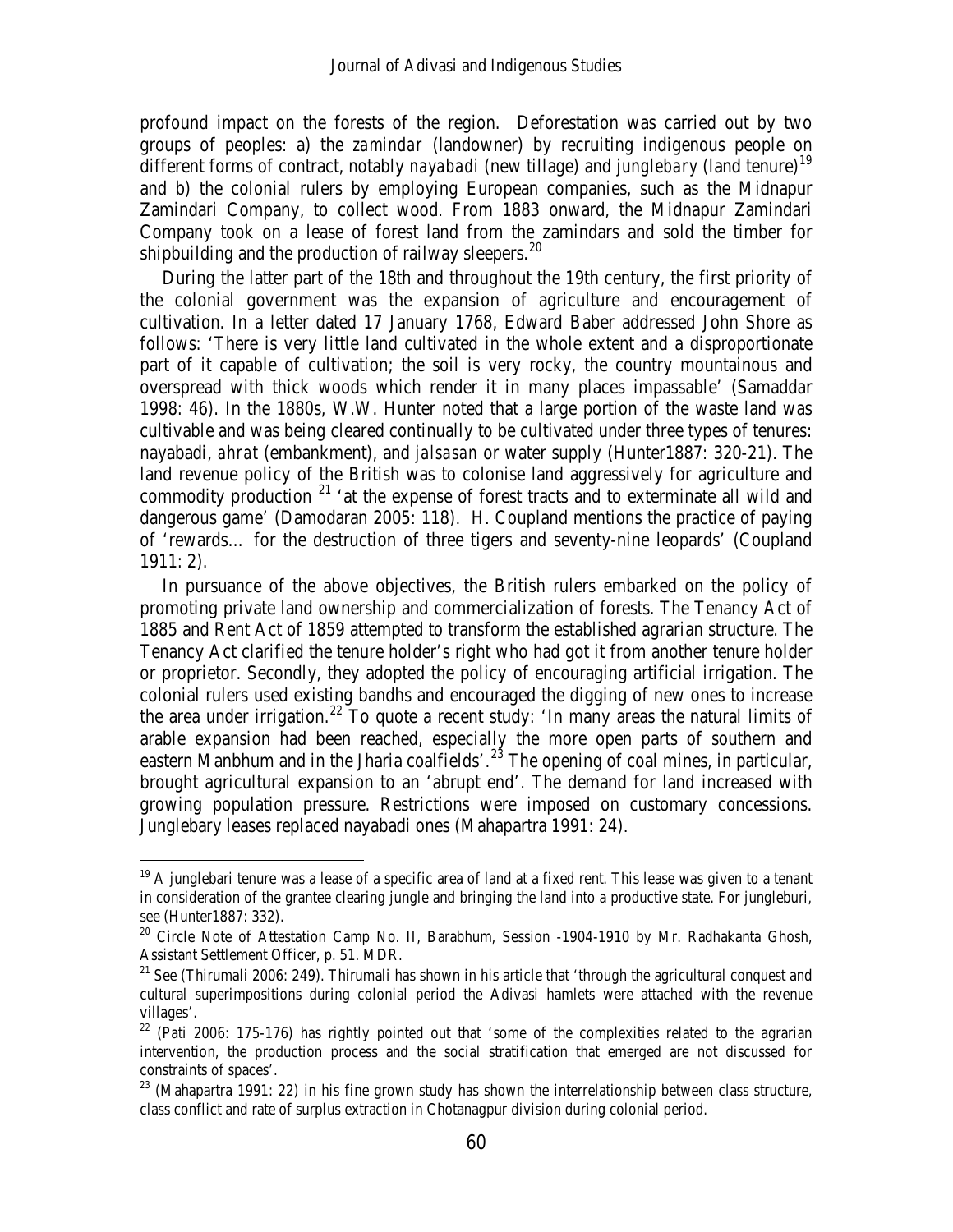The 'agrarian invasion' brought a dramatic change in the land-use pattern (Richard 1985: 5-6). Cultivation was extended even to remote, hilly and wild areas like Tundi, Baghmundi and Matha. Writing in 1911, Coupland comments on 'the extent to which the area brought under cultivation has increased during the last 20 years'(Coupland1911: 120). From 1884 to 1904, the area terraced for rice increased by 80% in Tundi, by 15% in Matha, and by 43% in Kuilapal. Tundi is a hilly area in the extreme north, while Matha lies to the west of the Bagmundi range. Kuilapal was the 'wilder' portion of the district. In 1911, Coupland described 'the extension of cultivation in the district as a whole during the last twenty five years as approximating to 20 or 25 per cent,' and noted that 'the destruction of jungle in order to bring land under cultivation areas which are unlikely to remain cultivable more than a few years at the outside is common almost everywhere that any jungle remains' (Coupland1911: 120).



The colonial authorities parcelled out the Adivasi landscape (Damodaran 2002: 87-91; Sivaramakrishnan1999: 80). Survey and settlement operations were conducted, new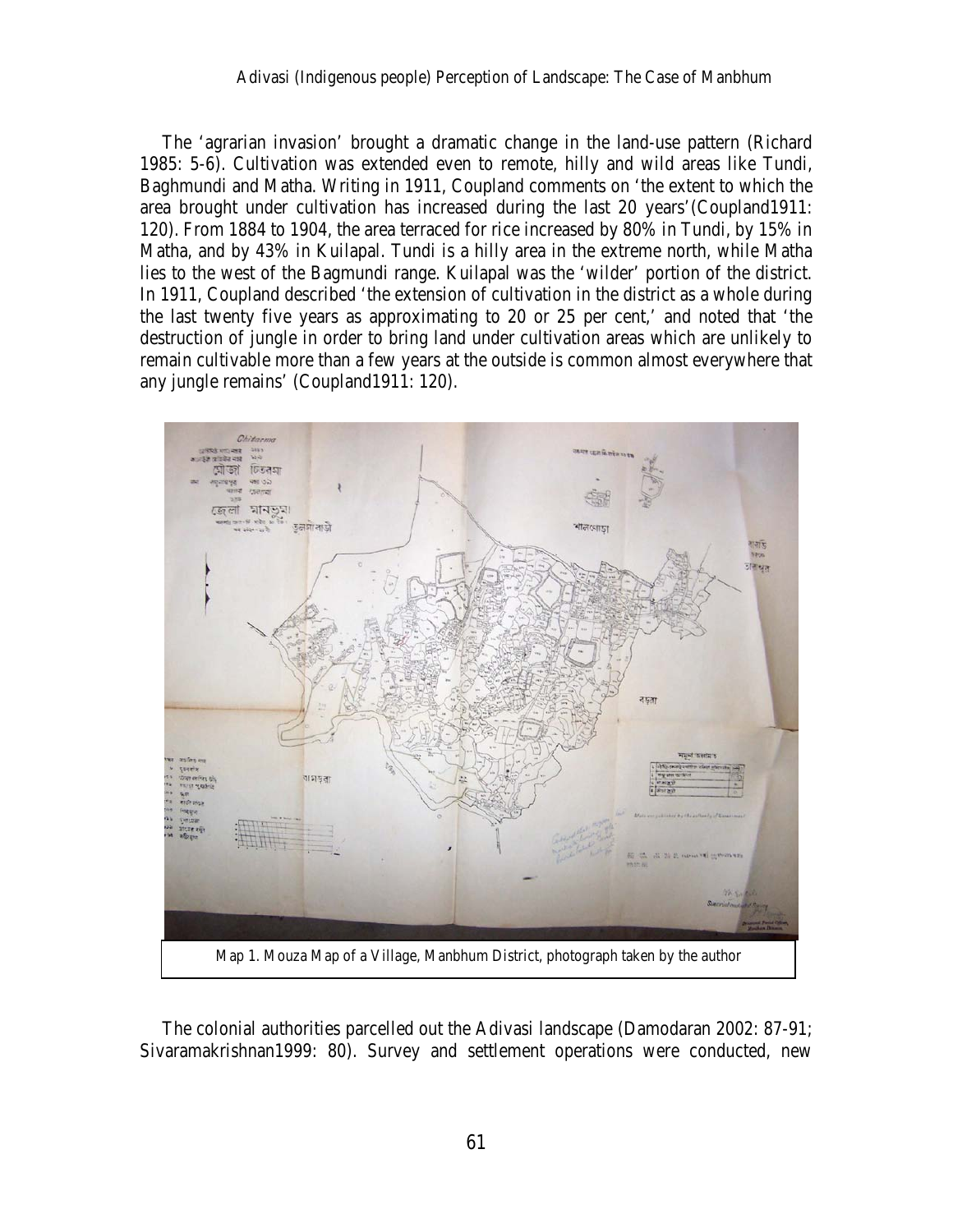'villages' being created in the process.<sup>[24](#page-12-0)</sup> In the Chotanagpur Tenancy Act, 'village' designated 'any local area in which a survey has been made and record of rights prepared under any enactment for the time being in force, the area included within the same exterior boundary in the village map finally adopted in making such survey and record, as subsequently modified by the decision (if any) of a court of competent jurisdiction'.<sup>25</sup> In 1920, the village was further defined as 'the area which for the purposes of such survey and record-of-rights may be adopted by the Revenue officer subject to the control of the Commissioner as the unit of survey and records'.<sup>[26](#page-12-2)</sup> The colonial authorities were striving to create villages as revenue units (Map 1). As Ranabir Samaddar writes, 'the whole process of defining a village, denoting boundaries of jungles, clarifying various types of settlement, locating various types of land and classifying them, became ridden with tension'. Village was created and again recreated as a revenue unit. Here there was no space for social solidarity<sup>[27](#page-12-3)</sup> of the Adivasis.

In order to create a village it was necessary for the settlement officials to demarcate exact location between villages or forests. They also demarcated the actual location of grazing land. When a village was recreated, land, water body and trees were also transferred from one village boundary to another village boundary. Due to arrear of rent, villages were sold and thus village after villages were broken down (Samaddar 1998: 73- 90). Therefore, colonial creation of a village was a well defined space and inhabitants were also counted and administered. The resources of villages were appropriated through the apparatus of colonial state. Here the village became a lowest administrative unit of the British Raj (Sen 2008: 7).

The British agrarian intervention fostered 'landlordism in rural Chotanagpur' by legitimating the Adivasi chiefs as landowners (zamindars) (Damodaran 1998: 864). But at the same time, colonial authority was gradually superimposed on the feudal authority of the Rajas when they were subjected to a new taxation system (including rent to be paid in cash, excise and other levies) (Damodaran 1998: 864). While chiefs or Rajas of Manbhum were transformed into zamindars, sub-infeudation occurred and new intermediaries 'emerged from among the holders of jungle clearing tenures in the nineteenth century' (Mahapartra 1991: 22). Thus, the British agrarian invasion led to the spread of different kinds of land tenure and formed horizontal stratification.<sup>[28](#page-12-4)</sup> The expansion of stratification and consequent increase in gross rental created extra pressure of zamindars on tenants. As a result, it increased legal disputes and tension in rural society. With introduction of hierarchical property structure in villages the headmanship in villages were broken down. These also adversely affected community ownership of resources like land, forest and water and their intimate relationship with nature.

<span id="page-12-0"></span><sup>&</sup>lt;sup>24</sup> Circle Note of Attestation Camp No. II, Barabhum, Session -1904-1910 by Mr. Radhakanta Ghosh, Assistant Settlement Officer, pp.45-46. MDR.

<span id="page-12-1"></span><sup>&</sup>lt;sup>25</sup>The Chotanagpur Tenancy Act 1908, Chapter-I, Section-III, p. 6, 1952, Patna: Superintendent Government Printing.

<span id="page-12-2"></span><sup>&</sup>lt;sup>26</sup> Ins. By s. 4 (1) of the The Chotanagpur Tenancy Act(Amd.), 1920(B. O. Act 6 of 1920).

<span id="page-12-3"></span> $27$  Adivasi people had their common property as they collectively used land, water and forests. In their society headman played an important role.

<span id="page-12-4"></span><sup>&</sup>lt;sup>28</sup> Circle Note of Attestation Camp, Manbazar, Session-1920-21, p. 55. MDR.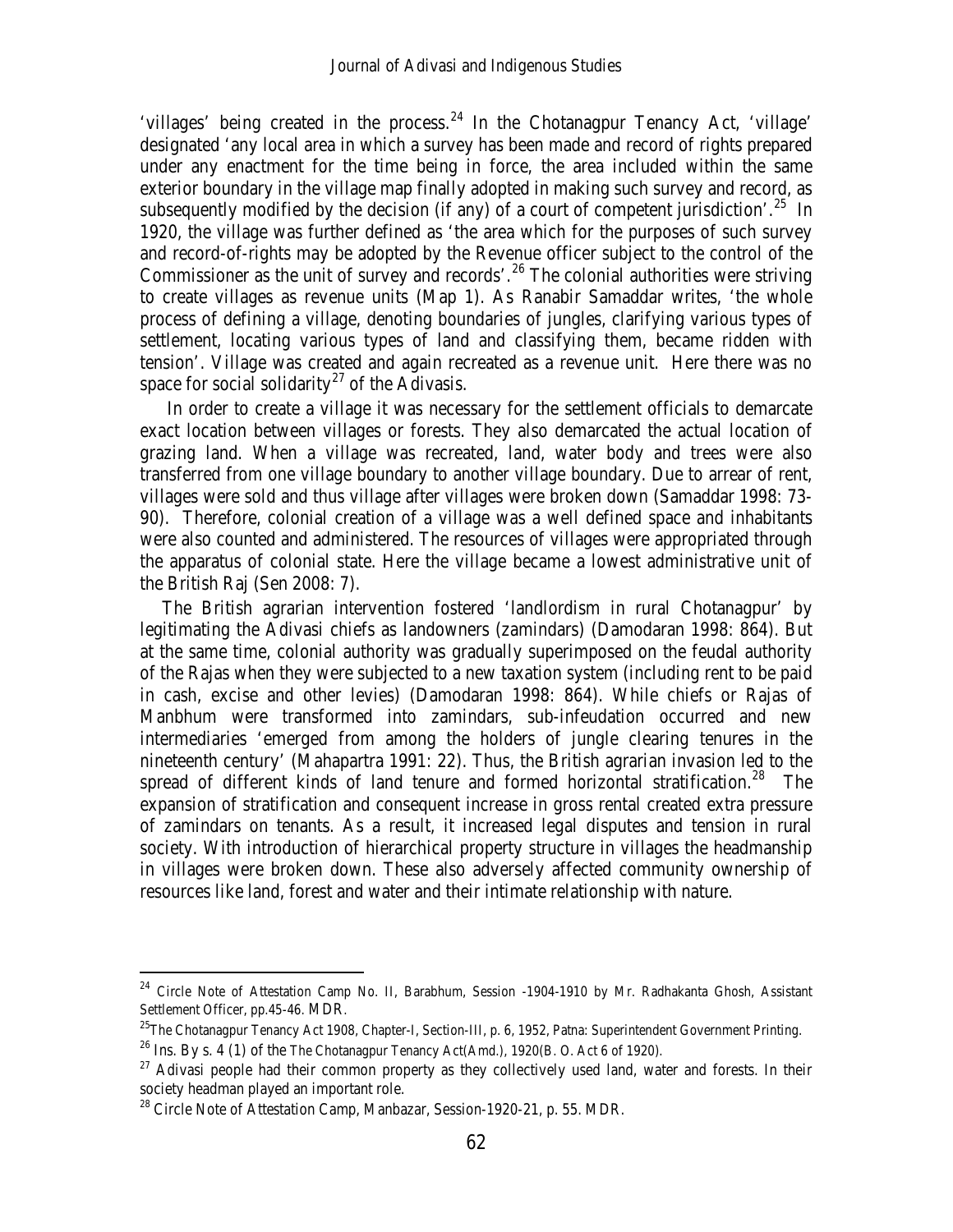With the transformation of villages from solidarities to settlement units in Manbhum, a decline of the *mandal* or *pradhan[29](#page-13-0)* as an institution occurred. Mandal became an ordinary *raiyat* and his rights became also transferable (Samaddar 1998: 89-94). Private property was created by transforming the former tribute paying structure into rental property (Mahapatra 1991: 11). *Mukarari*<sup>[30](#page-13-1)</sup> leases were increased through the middlemen. After gaining a foothold in the region, the moneylenders got both the Rajas and the tenants into their clutches. As Suchibrata Sen informs: 'The *mandals* were forced to sell to Bengali *mahajans* who stepped into their places. In both cases, the result was the break-up of the *mandali* system<sup>'.3</sup>

In the wake of the agrarian invasion and forest destruction, came environmental deterioration. In 1855, Henry Ricketts reported the total absence of trees in Purulia town.<sup>[32](#page-13-3)</sup> In 1863, Major J. Sherwill and Captain Donald Mcdonald described the landscape as 'hilly, stony and broken', and added: 'The soil is poor.'<sup>[33](#page-13-4)</sup> In 1867, 49.05% of the district was under cultivation. By 1908-1909, the area under cultivation had increased to 59%, fallow land and cultivable wasteland was 7%, and the remaining 34% consisted of land not available for cultivation (Mahato 2010).

The impact of official policy was visible over the water bodies like rivers and ponds. Deforestation caused huge amounts of soil erosion by rainwater and the subsequent deposition on the bed of the river, reducing its depth (Coupland 1911: 5). The shallowness of the river increased the turbidity of its waters, making them contaminated. This, in turn, affected the health of the hunting and gathering Adivasis, in particular the Savars and Birhors.<sup>[34](#page-13-5)</sup> The colonial masters tended to see the bandhs merely as water bodies and thus divested these of the holiness ascribed to them by the Adivasis. The Advasis not only ascribed different ecological and economic qualities to the ponds but also personified them. The colonial rulers employed them for irrigation, taking no account of the land-water-vegetation relationship. The clearing of vegetation surrounding a pond and /or upstream of it accelerated soil erosion. The resulting siltation of the pond started a chain of ecological degradation such as a decrease in water volume, an increase in nutrient concentration, an increase in the productivity of pond ecosystem, and, ultimately decreasing oxygen levels in the water. This led to a decrease in green plants and their replacement by blue-green algae, which generated toxins and foul smell, causing death of the water fauna; a dreadful process known as 'eutrophication'.

<span id="page-13-0"></span> $29$  Mandals were pillars of Jungle Mahals as their functions were to help in reclamation, extension of agriculture and village affairs etc.

<span id="page-13-1"></span> $30$  The term mokarari indicates a permanent tenure on fixed rent. These tenures were created invariably on receipt of some *pan* (considerable money). Thus the tenures were sometimes described as *pan baha*  mukarari.

<span id="page-13-3"></span><span id="page-13-2"></span><sup>&</sup>lt;sup>31</sup> For the breakdown of mandali systems see (Sen 1989: 63).<br><sup>32</sup> Henry Ricketts, 'Reports on the Agency Administration', in *Selection from the Records of Bengal Government*, vol.-XX, Bengal Secretariat Press, Calcutta1855,pp. 2-3

<span id="page-13-4"></span><sup>&</sup>lt;sup>33</sup> Note of the Map of Pargana Pandra, Sherghor, Mahesrah & Chatna, Main Circuit No. 5 & 9, 1862-63. The survey was conducted by Major J L Sherwill and Captain Donald Mcdonald.

<span id="page-13-5"></span><sup>&</sup>lt;sup>34</sup> Oral history collected from Sri Kalipada Savar, Savar old man, Vill-Sidhatarn, Dist.-Purulia, 27th March 2003.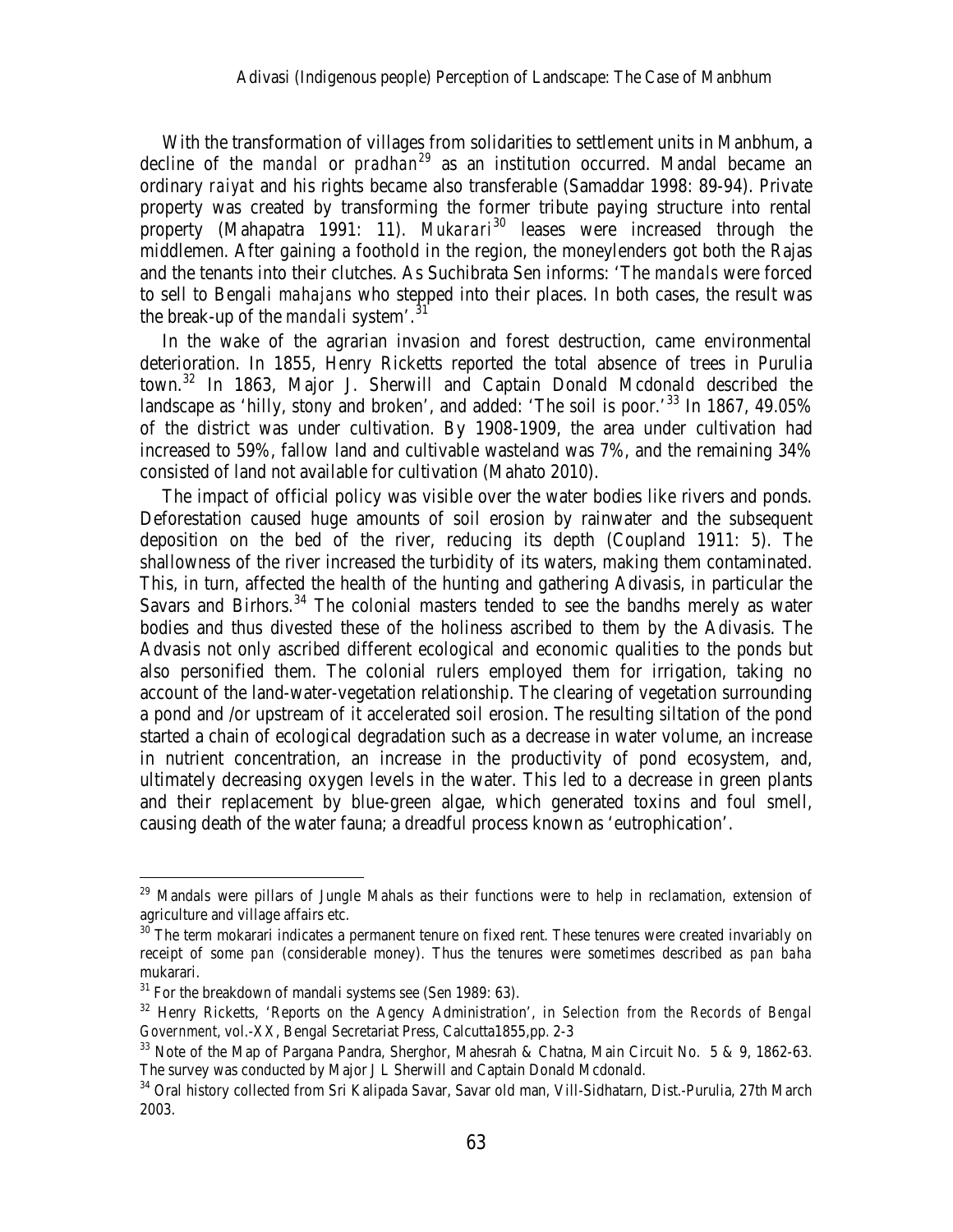Agrarian intervention and creation of colonial forestry had a catastrophic impact on the forest Dwelling Adivasis like Birhors and Kherias. With the destruction of forest ecosystem, the traditional food items of the hunters and food gatherers got reduced. There is a story narrating how their sacred hill lost its sacredness: the forefather of the Adivasis used to place an empty winning fan in the morning in front of the doorstep of a cave on a hill. With the grace of their deities, they used to collect the winning fan, full of food staff in the evening. But one day they reluctantly found not only the door of the cave closed but also the winnowing fan empty.<sup>[35](#page-14-0)</sup> Thus, the locality was out of the holly touch of the deities.

# **Conclusion**

The Adivasi communities managed their village landscape with their own indigenous knowledge system during pre-colonial and early colonial period. Possessing the ability to generate resources, the agriculturist Adivasis had modified nature and also actively maintained it in a diverse and productive state based on their indigenous knowledge, socio-cultural practices and religious beliefs. Likewise, forest dwellers also had skills to manage and reproduce natural/biological resources through various means. It was not seasonal but took long years unlike agriculturists. Adivasi community life was constructed through symbolization, represented by their sacred institutions and myths. This reminds us of Anthony Cohen's 'symbolic construction of community'. There was social solidarity in an Adivasi village where land, forest and pond were not transferable commodities and had common access. But the scenario has been changed during the colonial period. The British aggressively colonized land for the expansion of commodity production through the agricultural conquests, trade and commerce and later on through mining. Colonial administration partitioned Adivasi landscape and converted a village merely into a revenue unit. They delineated boundaries of jungles, clarifying various types of settlement, locating various types of land and also classifying them. Colonial creation of villages disrupted the social solidarity of the Adivasis. Neither the post colonial policy makers nor the academician or influential persons still take the Adivasi ideas of landscape seriously.

#### **References**

I express my sincere gratitude to Dr Archan Bhattacharya, Sri Shyam Avinash and Dr Daniel Klingensmith for their sustained help and valuable suggestion on the earlier draft of this paper. I also thank the reviewers and editors of the *Journal of Adivasi and Indigeneous Studies* for their valuable comments, which have helped improve the final version of this article.

Ball, Valentine. 1868. 'Notes on the Flora of Manbhum', *Journal of the Asiatic Society of Bengal*, 36 (2):114-24.

Bhattacharyay, B.K. *et al*. 1985. *West Bengal District Gazetteers: Purulia*. Calcutta: State Editor, W. B. District Gazetteers, Government of West Bengal.

Bhowmik, Shruhid Kumar. 2005. *Saotali Gan o Kabita Sankalan*. New Delhi: Sahitya Academy.

<span id="page-14-0"></span><sup>&</sup>lt;sup>35</sup> Oral history collected from Sri Kalipada Savar.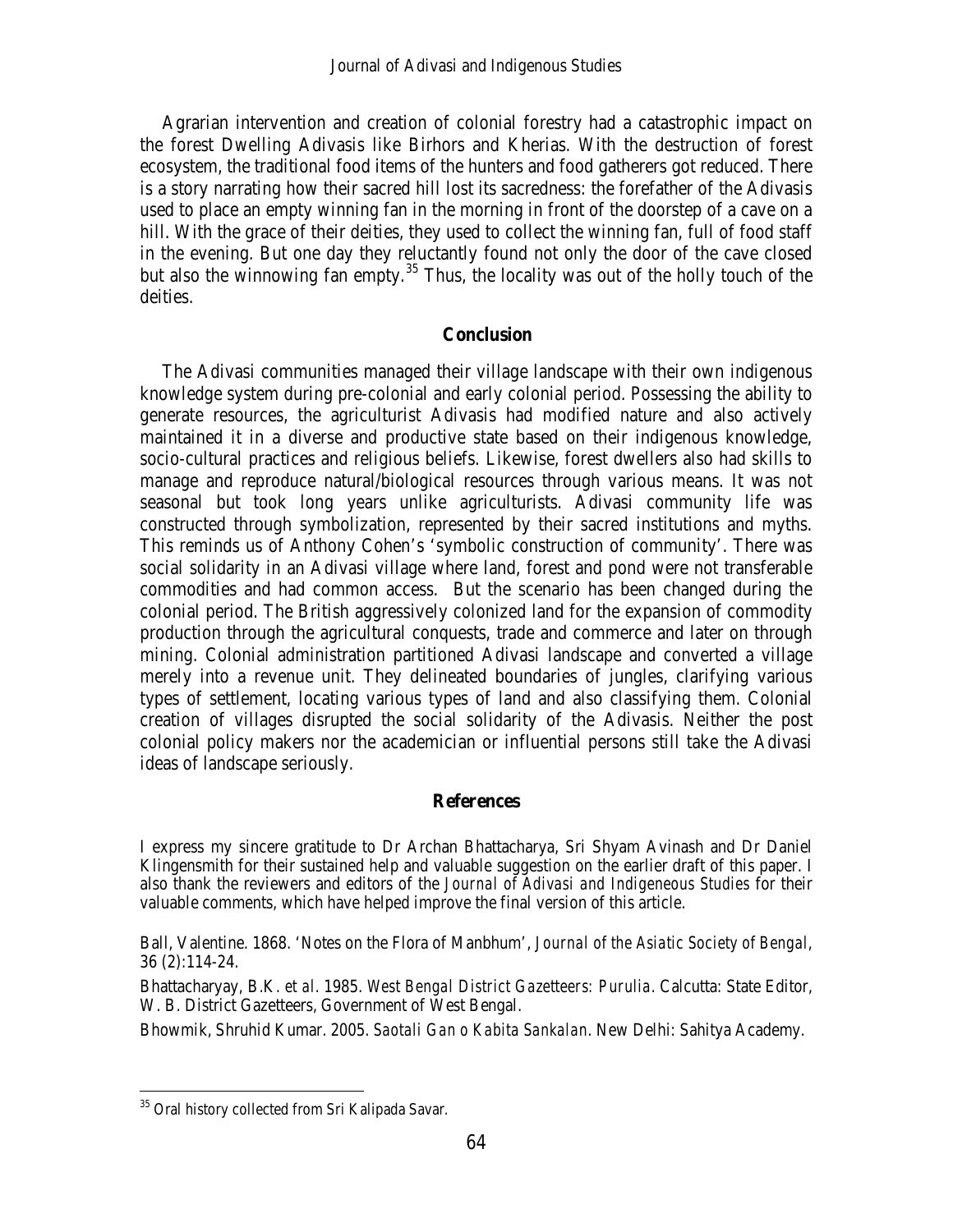Bodding, P. O. 1984. *Horkoren Mare Hapram ko Reak Katha: The Tradition and Institutions of the Santals*. New Delhi: Bahumukhi Prakashan.

Bodding, P.O. 1993. *A Santal Dictionary*, Vol. IV. New Delhi: Gyan Publishing House.

Cohen, Anthony P. 1985. *The Symbolic Construction of Community*, London: Tavistock.

Cosgrove, Denis and Stephen Daniels (eds.). 1988. *The Iconography of Landscape: Essays on the Symbolic Representation, Design and Use of Past Environments*. Cambridge: Cambridge University Press.

Coupland, H. 1911. *Bengal District Gazetteers: Manbhum*. Calcutta: Bengal Secretariat Press.

Damodaran, V. 1998. 'Famine in a Forest Tract: Ecological Change and the Causes of the 1897 Famine in Chotanagpur, Northern India' in Richard H Grove, V. Damodaran and S. Sangwan (eds.), *Nature and the Orient: Essays on the Environmental History of South and Southeast Asia,* New Delhi: Oxford University Press.

Damodaran, V. 2002.a 'History, Landscape, and Indigeniety in Chotanagpur, 1850-1980', *South Asia: Journal of South Asian Studies*, 25 (2): 87-91.

Damodaran, V. 2002.b 'Gender, Forests and Famine in 19<sup>th</sup> Century Chotanagpur', *Indian Journal of Gender Studies*, 9 (2).

Damodaran, V. 2005. 'Indigenous Forests: Rights, Discourses and Resistance in Chotanagpur, 1860-2002', in K. Sivaramakrishnan and G. Cederölf (eds.), *Ecological Nationalism: Nature, Livelihood and Identities in South Asia*. New Delhi: Permanent Black.

Damodaran, V. 2006. 'Colonial Constructions of 'Tribe' in India: The Case of Chotanagpur', *The Indian Historical Review*, 33 (1): 53.

Deoras, P.J. 1989. *Environmental Risk Assessment*. Mazuffarnagar: The Academy of Environmental Biology.

Gadgil, Madhav and Vartak, V.D. 1976. 'The Sacred Groves of Western Ghats in India', *Economic Botany*, 30 (2): 160.

Gokhale, B.K. 1928*. Final Report of the Survey and Settlement Operation in the District of Manbhum*, 1918-25. Patna: Superintendent, Government Printing, Bihar and Orissa.

Hunter, W.W. 1887. *A Statistical Account of Bengal*, Vol. 17, Calcutta: Bengal Secretariat Press.

Krech, Shepard. 2000. *The Ecological Indian.* New York: W.W. Norton & Company.

Mahapatra, P.P. 1991. 'Class Conflict and Agrarian Regimes in Chotanagpur, 1860-1950', *The Indian Economic and Social History Review*, 28 (1).

Mahapatra, Sitakanta. 1993. *The Tangled Web*. Bhubaneswar: Orissa Sahitya Academy.

Mahato, Adikanta. 2007. 'Ecological Ideologies in Tribal Folklore of Eastern India', in C. K. Patty (ed.), *Forest, Government and Tribe,* pp. 71-72, New Delhi: Concept Publisher.

Mahato, Nirmal Kumar. 2010. 'Environmental Change and Chronic Famine in Manbhum1860- 1910', *Global Environment*, 6.

Mahato, P.P. 1995. *Bharater Adivasi o Dalita Samaj*. Calcutta: Sujan Publication.

Mahato, P.P. 2002. 'The Religion of the Hor Mitan or Kherwals of Jharkhand', in S. R. Saha (ed.), *Religions of the People of India*, Kolkata: Jadavpur University.

Mahato, P.P. 2007. 'Adivasi- Mulvasider Jibane Prakiti Banadevi o Dharmiya Chetana', *Anubhaba Patra*, 9: 11.

Mahto, S. 1989. 'The Mundari Khuntkatti and Changing Land System in the 19<sup>th</sup> Century Chotanagpur', in Tarashankar Banerjee (ed.), *Changing Land System and the Tribals of Eastern India in the Modern Period*. Calcutta: Subarnarekha.

Merchant, Carolyn. 1992. *Radical Ecology*. New York: Routledge.